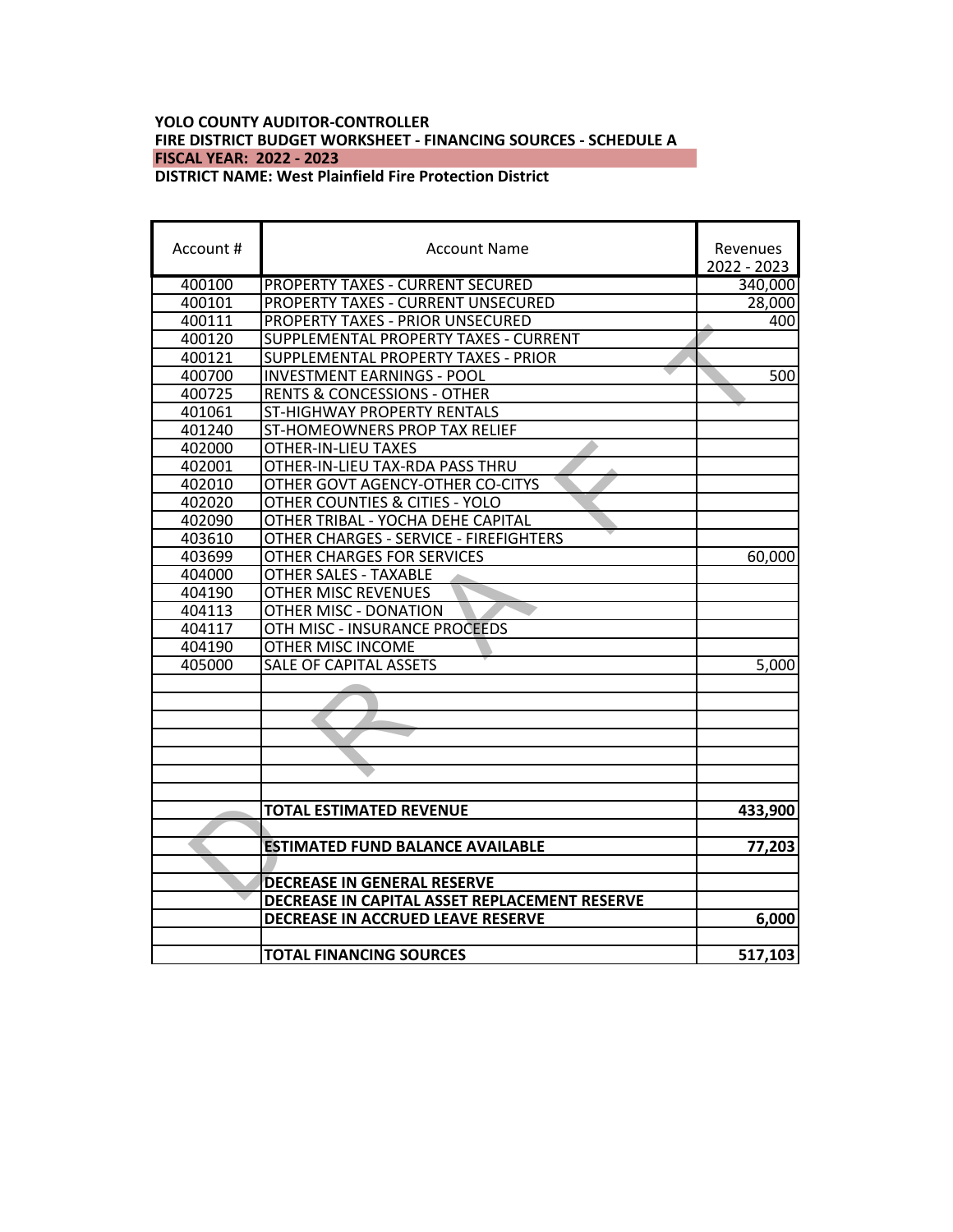## **YOLO COUNTY AUDITOR-CONTROLLER FIRE DISTRICT BUDGET WORKSHEET - APPROPRIATIONS - SCHEDULE B FISCAL YEAR: 2022 - 2023 DISTRICT NAME: West Plainfield Fire Protection District**

| Account#<br><b>Account Name</b> |                                                               | Appropriations<br>2022 / 2023 |  |  |
|---------------------------------|---------------------------------------------------------------|-------------------------------|--|--|
|                                 |                                                               | 205,137                       |  |  |
| 500100                          | <b>REGULAR EMPLOYEES</b>                                      |                               |  |  |
|                                 | 500110<br><b>EXTRA HELP</b>                                   |                               |  |  |
| 500120                          | <b>OVERTIME</b>                                               | 4,153                         |  |  |
| 500130                          | <b>STANDBY TIME</b>                                           | $\overline{30,000}$           |  |  |
| 500160                          | <b>LEAVE BUYOUT</b><br><b>RETIREMENT</b>                      |                               |  |  |
| 500310                          | <b>OASDI</b>                                                  |                               |  |  |
| 500320<br>500330                |                                                               | 18,000<br>4,200               |  |  |
| 500340                          | FICA / MEDICARE TAX<br><b>HEALTH INSURANCE</b>                |                               |  |  |
| 500380                          | UNEMPLOYMENT INSURANCE                                        | 3,000                         |  |  |
| 500390                          | <b>WORKER'S COMPENSATION INSURANCE</b>                        | 30,000                        |  |  |
| 500400                          |                                                               |                               |  |  |
|                                 | OTHER EMPLOYEE BENEFITS<br><b>TOTAL SALARY &amp; BENEFITS</b> | 12,000<br>351,450             |  |  |
|                                 |                                                               |                               |  |  |
| 501010                          | <b>CLOTHING &amp; PERSONAL SUPPLIES</b>                       | 20,000                        |  |  |
| 501020                          | <b>COMMUNICATIONS</b>                                         | 3,600                         |  |  |
| 501030                          | <b>FOOD</b>                                                   | 200                           |  |  |
| 501040                          | <b>HOUSEHOLD EXPENSE</b>                                      | 10,920                        |  |  |
| 501051                          | <b>INSURANCE - PUBLIC LIABILITY</b>                           | 6,000                         |  |  |
| 501052                          | <b>INSURANCE - FIRE &amp; EXTENDED</b>                        | 2,000                         |  |  |
| 501053                          | <b>INSURANCE - OTHER</b>                                      | 100                           |  |  |
| 501070                          | MAINTENANCE - EQUIPMENT                                       | 30,000                        |  |  |
| 501071                          | MAINTENANCE - BULDGS & IMPROVEMENTS                           | 8,500                         |  |  |
| 501080                          | MEDICAL, DENTAL & LAB SUPPLIES                                | 2,500                         |  |  |
| 501090                          | <b>MEMBERSHIPS</b>                                            | 2,000                         |  |  |
| 501100                          | <b>MISCELLANEOUS</b>                                          | 500                           |  |  |
| 501102                          | MISC EXPENSE - CREDIT CARD SVC CHARGES                        | 200                           |  |  |
| 501110                          | <b>OFFICE EXPENSE</b>                                         | 5,490                         |  |  |
| 501111                          | <b>OFFICE EXPENSE - POSTAGE</b>                               | 500                           |  |  |
| 501112                          | OFFICE EXPENSE - PRINTING                                     | 100                           |  |  |
| 501151                          | PROF & SPEC SVC - AUDITING & ACCOUNTING                       | 300                           |  |  |
| 501152                          | PROF & SPEC SVC - INFORMATION TECH SERVICES                   | 100                           |  |  |
| 501154                          | PROF & SPCE SVC - FISCAL AGENT FEES                           | 0                             |  |  |
| 501155                          | PROF & SPEC SVC - MEDICAL, DENTAL & LAB                       | 1,000                         |  |  |
| 501156                          | PROF & SPEC SVC - LEGAL SERVICES                              | 500                           |  |  |
| 501165                          | <b>PROF &amp; SPEC SVC - OTHER</b>                            | 500                           |  |  |
| 501169                          | <b>BOARD MEETING STIPENDS</b>                                 |                               |  |  |
| 501180                          | PUBLICATIONS & LEGAL NOTICES                                  | 500                           |  |  |
| 501190                          | <b>RENTS &amp; LEASES - EQUIPMENT</b>                         | 3,120                         |  |  |
| 501191                          | <b>RENTS &amp; LEASES - BLDGS &amp; IMPROVEMENTS</b>          |                               |  |  |
| 501205                          | <b>TRAINING</b>                                               | 2,000                         |  |  |
| 501210                          | <b>MINOR EQUIPMENT</b>                                        | 3,000                         |  |  |
| 501232                          | <b>SPEC DEPT EXP - ELECTION SUPPLIES &amp; SERVICES</b>       |                               |  |  |
| 501249                          | SPEC DEPT EXP - OTHER                                         |                               |  |  |
| 501250                          | <b>TRANSPORTATION &amp; TRAVEL</b>                            |                               |  |  |
| 501251                          | <b>TRANSPORTATION &amp; TRAVEL - FUEL</b>                     | 15,000                        |  |  |
| 501260                          | <b>UTILITIES</b>                                              | 12,000                        |  |  |
|                                 | <b>TOTAL SERVICES &amp; SUPPLIES</b>                          | 130,630                       |  |  |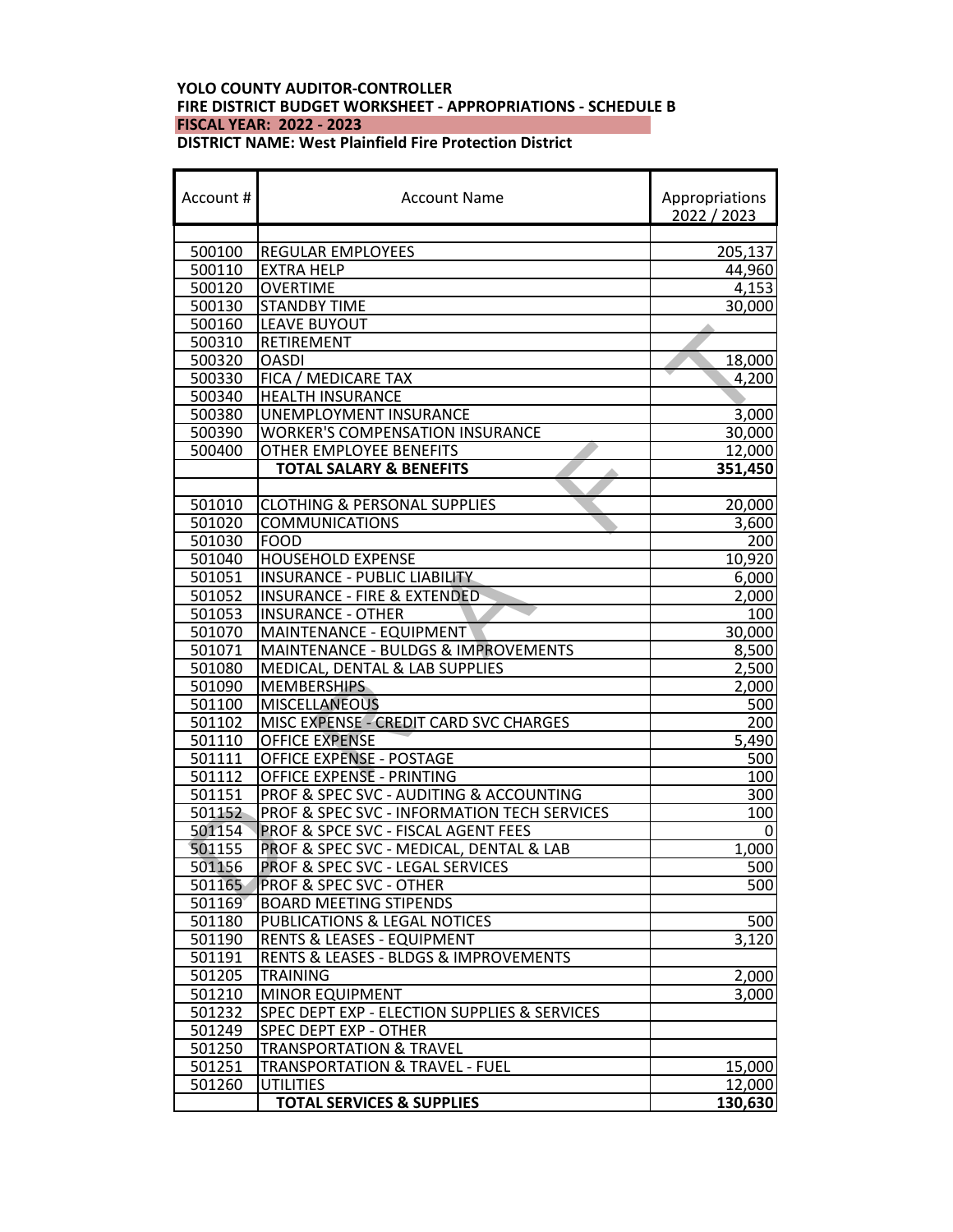# **YOLO COUNTY AUDITOR-CONTROLLER FIRE DISTRICT BUDGET WORKSHEET - APPROPRIATIONS - SCHEDULE B FISCAL YEAR: 2022 - 2023 DISTRICT NAME: West Plainfield Fire Protection District**

| Account #       | Account Name                                                                         | Appropriations<br>2022 / 2023 |
|-----------------|--------------------------------------------------------------------------------------|-------------------------------|
| 502031          | RETIRE LTD - CAPITAL LEASE OBLIGATION                                                |                               |
| 502039          | <b>RETIRE LTD - OTHER</b>                                                            |                               |
| 502049          | <b>INTEREST - LTD - OTHER</b>                                                        |                               |
| 502080          | <b>TAXES &amp; ASSESSMENTS</b>                                                       |                               |
| 502110          | <b>VOLUNTEER FIREMEN</b>                                                             |                               |
| 502120          | <b>CONTRIBUTION TO NON-COUNTY AGENCIES</b>                                           |                               |
| 502121          | <b>CITY OF DAVIS</b>                                                                 |                               |
| 502201          | PAYMENTS TO OTHER GOV INSTITUTIONS                                                   |                               |
|                 | <b>TOTAL OTHER CHARGES</b>                                                           | 0                             |
|                 |                                                                                      |                               |
| 503000          | <b>LAND</b>                                                                          |                               |
| 503020          | <b>BUILDINGS &amp; IMPROVEMENTS</b>                                                  |                               |
| 503015          | <b>EASEMENTS - NON DEPRECIABLE</b>                                                   |                               |
| 503070          | <b>EQUIPMENT</b>                                                                     | 15,000                        |
| 503071          | <b>EQUIPMENT - VEHICLE</b>                                                           |                               |
|                 | <b>TOTAL CAPITAL ASSETS</b>                                                          | 15,000                        |
| 89-9900         | <b>APPROPRIATIONS FOR CONTINGENCY</b>                                                | 20,000                        |
|                 |                                                                                      |                               |
|                 | <b>TOTAL APPROPRIATIONS</b>                                                          | 517,080                       |
|                 |                                                                                      |                               |
|                 | <b>ADDITIONS TO GENERAL RESERVE</b>                                                  |                               |
|                 | ADDITIONS TO CAPITAL ASSET REPLACEMENT RESERVE<br>ADDITIONS TO ACCRUED LEAVE RESERVE |                               |
|                 |                                                                                      |                               |
|                 | <b>TOTAL FINANCING USES *</b>                                                        | 517,080                       |
| $\ast$<br>$***$ | INDICATE THIS AMOUNT IN BOARD MINUTES<br>ATTACH A COPY OF MINUTES                    |                               |
|                 | Signature                                                                            | Date                          |
|                 | Signature                                                                            | Date                          |

| Signature | Date |
|-----------|------|
| Signature | Date |
| Signature | Date |
| Signature | Date |
| Signature | Date |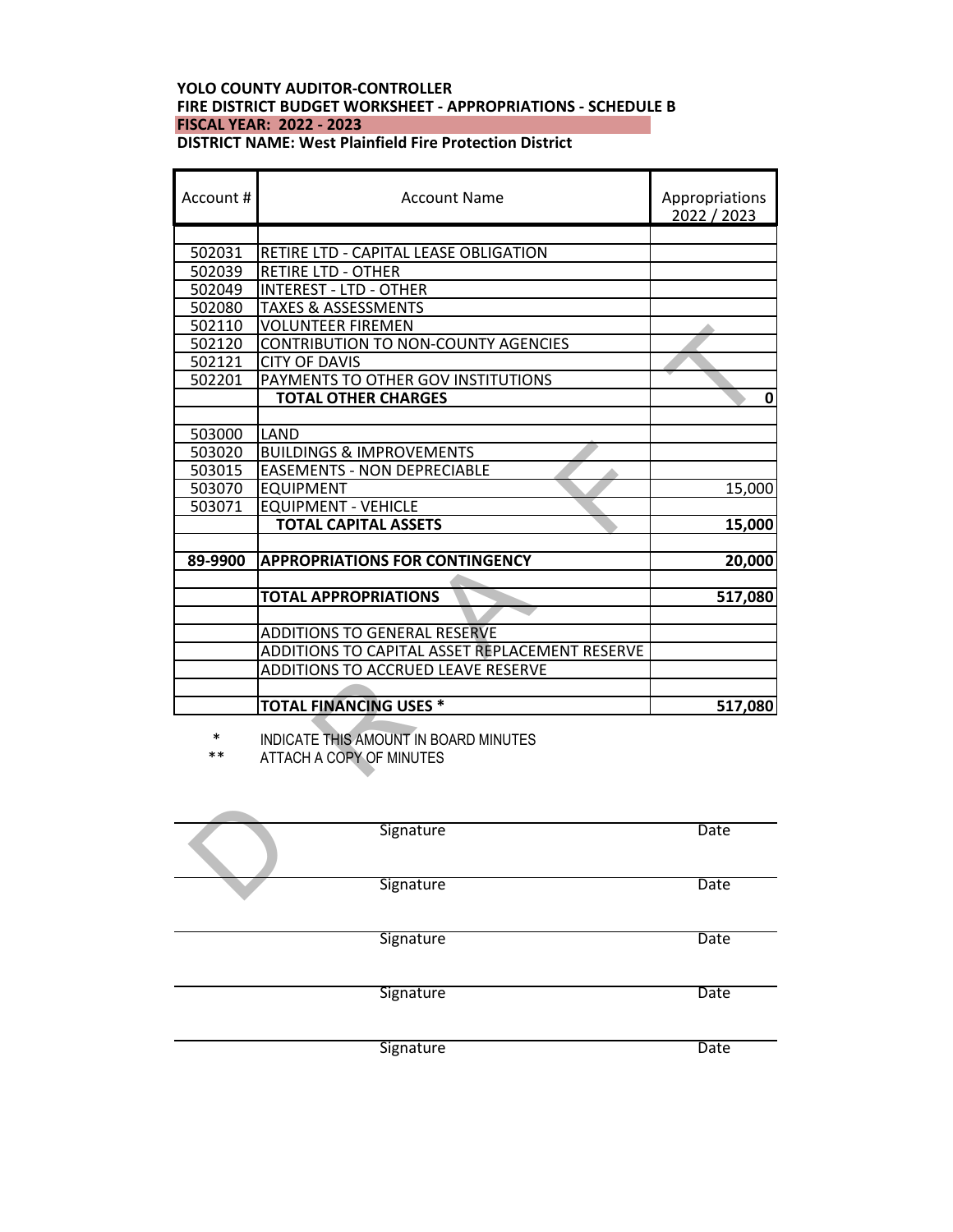#### **YOLO COUNTY AUDITOR-CONTROLLER FIRE DISTRICT BUDGET WORKSHEET - FINANCING SOURCES - SCHEDULE A FISCAL YEAR: 2022 - 2023**

# **DISTRICT NAME: West Plainfield Fire Protection District FUND NO: 6223**

|           | <b>DISTRICT NAME: West Plainfield Fire Protection District</b> | <b>FUND NO: 6223</b>                              |                                                    |                                       |                       |
|-----------|----------------------------------------------------------------|---------------------------------------------------|----------------------------------------------------|---------------------------------------|-----------------------|
|           |                                                                |                                                   |                                                    |                                       |                       |
| Account # | <b>Account Name</b>                                            | <b>Budgeted</b><br><b>Revenues</b><br>2021 - 2022 | <b>Estimated</b><br><b>Revenues</b><br>2021 - 2022 | Proposed<br>Revenues<br>$2022 - 2023$ |                       |
| 400100    | <b>PROPERTY TAXES - CURRENT SECURED</b>                        | 324,000.00                                        | 339,125.04                                         | 340,000                               |                       |
| 400101    | PROPERTY TAXES - CURRENT UNSECURED                             | 38,000.00                                         | 27,003.45                                          | 28,000                                |                       |
| 400111    | PROPERTY TAXES - PRIOR UNSECURED                               | 400.00                                            | 414.08                                             | 400                                   |                       |
| 400120    | SUPPLEMENTAL PROPERTY TAXES - CURRENT                          |                                                   | 3,057.24                                           |                                       |                       |
| 400121    | SUPPLEMENTAL PROPERTY TAXES - PRIOR                            |                                                   |                                                    |                                       |                       |
| 400700    | <b>INVESTMENT EARNINGS - POOL</b>                              | 500.00                                            | 1,396.42                                           | 500                                   |                       |
| 400725    | <b>RENTS &amp; CONCESSIONS - OTHER</b>                         |                                                   |                                                    |                                       |                       |
| 401061    | <b>ST-HIGHWAY PROPERTY RENTALS</b>                             |                                                   | 3.49                                               |                                       |                       |
| 401240    | ST-HOMEOWNERS PROP TAX RELIEF                                  |                                                   | 1,592.86                                           |                                       |                       |
| 402000    | <b>OTHER-IN-LIEU TAXES</b>                                     |                                                   |                                                    |                                       |                       |
| 402001    | OTHER-IN-LIEU TAX-RDA PASS THRU                                |                                                   |                                                    |                                       |                       |
| 402010    | OTHER GOVT AGENCY-OTHER CO-CITYS                               | 6.000.00                                          |                                                    |                                       |                       |
| 402020    | OTHER COUNTIES & CITIES - YOLO                                 |                                                   |                                                    |                                       |                       |
| 402090    | OTHER TRIBAL - YOCHA DEHE CAPITAL                              |                                                   |                                                    |                                       |                       |
| 403610    | OTHER CHARGES - SERVICE - FIREFIGHTERS                         |                                                   | 149,429.01                                         |                                       |                       |
| 403699    | OTHER CHARGES FOR SERVICES                                     | 80.000.00                                         | 3,675.00                                           |                                       | $60,000$ SO + Airport |
| 404000    | <b>OTHER SALES - TAXABLE</b>                                   |                                                   |                                                    |                                       |                       |
| 404190    | <b>OTHER MISC REVENUES</b>                                     | 5,000.00                                          | 6.00                                               |                                       |                       |
| 404113    | OTHER MISC - DONATION                                          |                                                   |                                                    |                                       |                       |
| 404117    | OTH MISC - INSURANCE PROCEEDS                                  |                                                   |                                                    |                                       |                       |
| 404190    | OTHER MISC INCOME                                              |                                                   |                                                    |                                       |                       |
| 405000    | SALE OF CAPITAL ASSETS                                         |                                                   | 17,500.00                                          |                                       | 5,000 Surplus sale    |
|           |                                                                |                                                   |                                                    |                                       |                       |
|           |                                                                |                                                   |                                                    |                                       |                       |
|           |                                                                |                                                   |                                                    |                                       |                       |
|           | <b>TOTAL ESTIMATED REVENUE</b>                                 | 453,900                                           | 543,202.59                                         | 433,900                               |                       |
|           |                                                                |                                                   |                                                    |                                       |                       |
|           | <b>ESTIMATED FUND BALANCE AVAILABLE</b>                        | 244,063                                           |                                                    | 77,203                                |                       |
|           |                                                                |                                                   |                                                    |                                       |                       |
|           | DECREASE IN GENERAL RESERVE                                    |                                                   |                                                    |                                       |                       |
|           | DECREASE IN CAPITAL ASSET REPLACEMENT RESERVE                  |                                                   |                                                    |                                       |                       |
|           | DECREASE IN ACCRUED LEAVE RESERVE                              |                                                   |                                                    | 6,000                                 |                       |
|           |                                                                |                                                   |                                                    |                                       |                       |
|           | <b>TOTAL FINANCING SOURCES</b>                                 | 697,963                                           | 543,202.59                                         | 517,103                               |                       |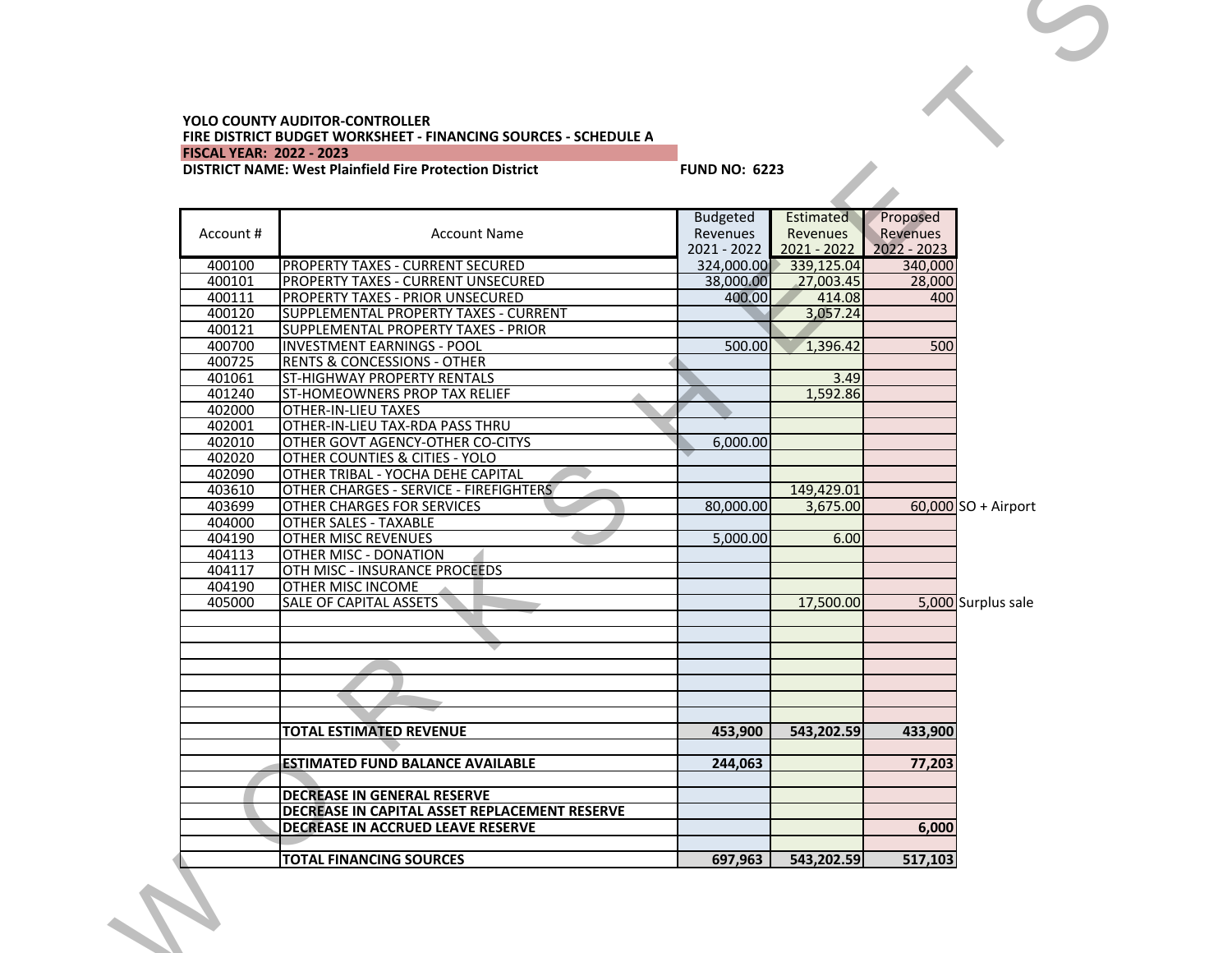### **YOLO COUNTY AUDITOR-CONTROLLER FIRE DISTRICT BUDGET WORKSHEET - APPROPRIATIONS - SCHEDULE B FISCAL YEAR: 2022 - 2023**

W

| <b>YOLO COUNTY AUDITOR-CONTROLLER</b><br>FIRE DISTRICT BUDGET WORKSHEET - APPROPRIATIONS - SCHEDULE B<br><b>FISCAL YEAR: 2022 - 2023</b><br><b>DISTRICT NAME: West Plainfield Fire Protection District</b> |                                        |                                |                           |                                         |                                         |  |
|------------------------------------------------------------------------------------------------------------------------------------------------------------------------------------------------------------|----------------------------------------|--------------------------------|---------------------------|-----------------------------------------|-----------------------------------------|--|
| Account #                                                                                                                                                                                                  | <b>Account Name</b>                    | $2021 - 2022$<br>Appropriation | Total<br>Estimated<br>Use | Proposed<br>Appropriations<br>2022/2023 |                                         |  |
|                                                                                                                                                                                                            |                                        |                                |                           |                                         |                                         |  |
| 500100                                                                                                                                                                                                     | <b>REGULAR EMPLOYEES</b>               | 187,007                        | 285,266.58                | 205,137                                 |                                         |  |
| 500110                                                                                                                                                                                                     | <b>EXTRA HELP</b>                      | 29,090                         | 0.00                      | 44,960                                  |                                         |  |
| 500120                                                                                                                                                                                                     | <b>OVERTIME</b>                        | 0                              | 10,516.15                 | 4,153                                   |                                         |  |
| 500130                                                                                                                                                                                                     | <b>STANDBY TIME</b>                    | $\mathbf 0$                    | 0.00                      | 30,000                                  |                                         |  |
| 500160                                                                                                                                                                                                     | LEAVE BUYOUT                           | $\overline{0}$                 | 0.00                      |                                         |                                         |  |
| 500310                                                                                                                                                                                                     | RETIREMENT                             | $\Omega$                       | 0.00                      |                                         |                                         |  |
| 500320                                                                                                                                                                                                     | <b>OASDI</b>                           | 13,398                         | 18,549.63                 | 18,000                                  |                                         |  |
| 500330                                                                                                                                                                                                     | FICA / MEDICARE TAX                    | 3,133                          | 4,310.80                  | 4,200                                   |                                         |  |
| 500340                                                                                                                                                                                                     | <b>HEALTH INSURANCE</b>                | $\Omega$                       | 0.00                      |                                         |                                         |  |
| 500380                                                                                                                                                                                                     | UNEMPLOYMENT INSURANCE                 | 4,000                          | 2,648.98                  | 3,000                                   |                                         |  |
| 500390                                                                                                                                                                                                     | <b>WORKER'S COMPENSATION INSURANCE</b> | 30,000                         | 0.00                      |                                         | 30,000 (This was taken out below)       |  |
| 500400                                                                                                                                                                                                     | <b>OTHER EMPLOYEE BENEFITS</b>         | 12,000                         | 0.00                      |                                         | 12,000 (This is part of salaries above) |  |
|                                                                                                                                                                                                            | <b>TOTAL SALARY &amp; BENEFITS</b>     | 278,628                        | 321,292.14                | 351,450                                 | 0.752362                                |  |
|                                                                                                                                                                                                            |                                        |                                |                           |                                         |                                         |  |
|                                                                                                                                                                                                            |                                        |                                |                           |                                         |                                         |  |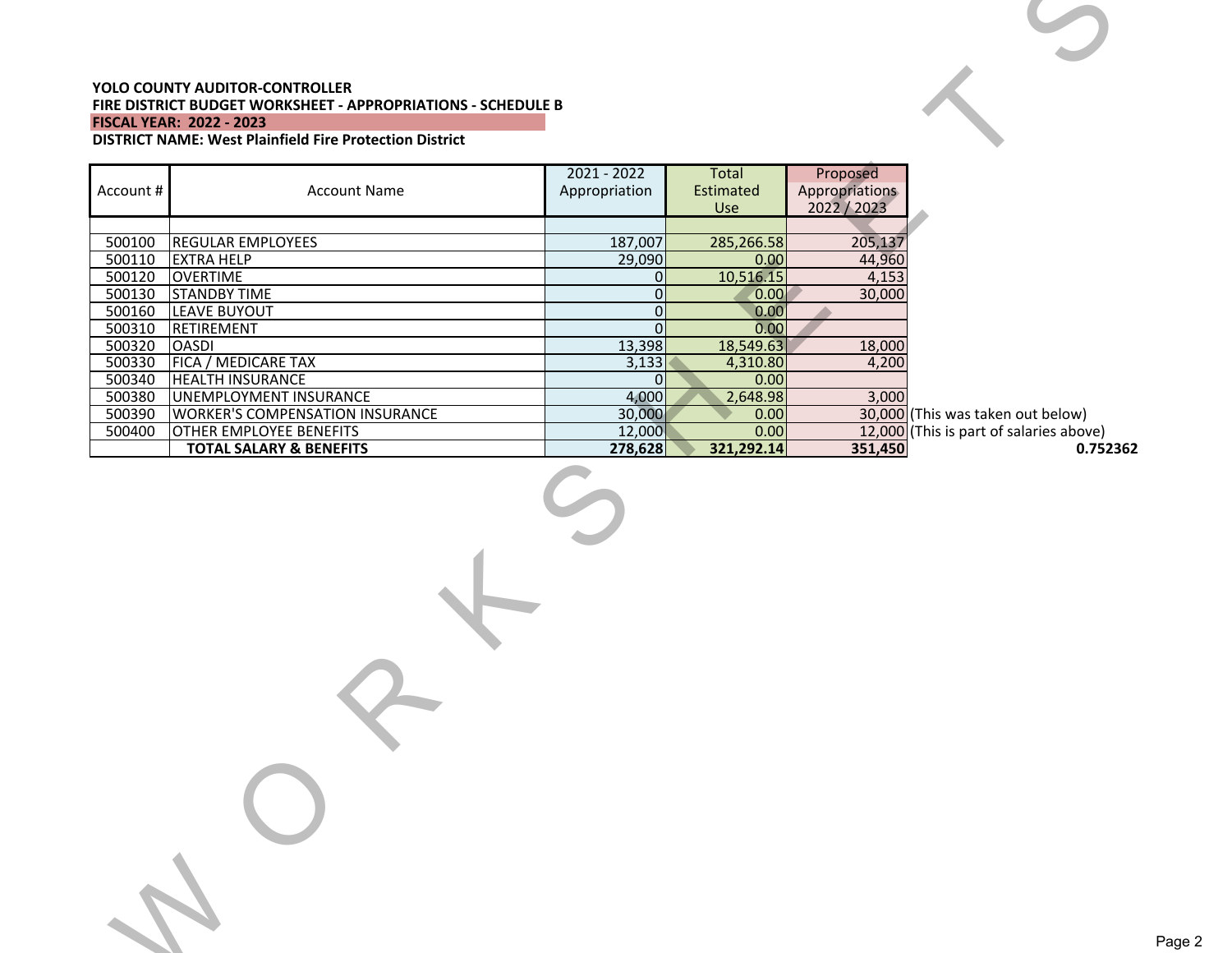### **YOLO COUNTY AUDITOR-CONTROLLER FIRE DISTRICT BUDGET WORKSHEET - APPROPRIATIONS - SCHEDULE B FISCAL YEAR: 2022 - 2023**

W

| <b>YOLO COUNTY AUDITOR-CONTROLLER</b><br>FIRE DISTRICT BUDGET WORKSHEET - APPROPRIATIONS - SCHEDULE B<br><b>FISCAL YEAR: 2022 - 2023</b><br><b>DISTRICT NAME: West Plainfield Fire Protection District</b> |                                                          |                   |                     |                   |                                          |
|------------------------------------------------------------------------------------------------------------------------------------------------------------------------------------------------------------|----------------------------------------------------------|-------------------|---------------------|-------------------|------------------------------------------|
|                                                                                                                                                                                                            |                                                          | $2021 - 2022$     | Total               | Proposed          |                                          |
| Account #                                                                                                                                                                                                  | <b>Account Name</b>                                      | Appropriation     | Estimated           | Appropriations    |                                          |
|                                                                                                                                                                                                            |                                                          |                   | Use                 | 2022/2023         |                                          |
|                                                                                                                                                                                                            |                                                          |                   |                     |                   |                                          |
| 501010<br>501020                                                                                                                                                                                           | <b>CLOTHING &amp; PERSONAL SUPPLIES</b>                  | 30,000            | 14,903.44           | 20,000            |                                          |
|                                                                                                                                                                                                            | <b>COMMUNICATIONS</b>                                    | 5,000             | 2,586.79            |                   | 3.600 Phone & Wireless                   |
| 501030<br>501040                                                                                                                                                                                           | FOOD<br><b>HOUSEHOLD EXPENSE</b>                         | 200<br>9,000      | 428.36<br>10,490.65 | 200               | 10,920 Waste & Water & Pest              |
| 501051                                                                                                                                                                                                     | <b>INSURANCE - PUBLIC LIABILITY</b>                      | 6,000             | 31,898.83           |                   | 6,000 (Includes Work Comp)               |
| 501052                                                                                                                                                                                                     | <b>INSURANCE - FIRE &amp; EXTENDED</b>                   | 1,500             | 0.00                | 2,000             |                                          |
| 501053                                                                                                                                                                                                     | <b>INSURANCE - OTHER</b>                                 | 100               | 13,151.00           |                   | 100 (Disability - 3 yr premium)          |
| 501070                                                                                                                                                                                                     | MAINTENANCE - EQUIPMENT                                  | 35,000            | 48,125.66           |                   | 30,000 (Includes the \$36K for Cal Aqua) |
| 501071                                                                                                                                                                                                     | MAINTENANCE - BULDGS & IMPROVEMENTS                      | 25,000            | 4,686.55            | 8,500             |                                          |
| 501080                                                                                                                                                                                                     | MEDICAL, DENTAL & LAB SUPPLIES                           | 2,500             | 0.00                | 2,500             |                                          |
| 501090                                                                                                                                                                                                     | <b>MEMBERSHIPS</b>                                       | 7,000             | 425.00              | 2,000             |                                          |
| 501100                                                                                                                                                                                                     | <b>MISCELLANEOUS</b>                                     | 1,000             | 29.05               | 500               |                                          |
| 501102                                                                                                                                                                                                     | MISC EXPENSE - CREDIT CARD SVC CHARGES                   | 200               | 5.65                | 200               |                                          |
| 501110                                                                                                                                                                                                     | <b>OFFICE EXPENSE</b>                                    | 5,000             | 7,565.71            |                   | 5,490 Box, Adobe, Word, Zoom, RMS        |
| 501111                                                                                                                                                                                                     | <b>OFFICE EXPENSE - POSTAGE</b>                          | 500               | 73.28               | 500               |                                          |
| 501112                                                                                                                                                                                                     | <b>OFFICE EXPENSE - PRINTING</b>                         | 1,000             | 100.66              | 100               |                                          |
| 501151                                                                                                                                                                                                     | <b>PROF &amp; SPEC SVC - AUDITING &amp; ACCOUNTING</b>   | 300               | 200.00              | 300               |                                          |
| 501152                                                                                                                                                                                                     | <b>PROF &amp; SPEC SVC - INFORMATION TECH SERVICES</b>   | 4,500             | 67.68               | 100               |                                          |
| 501154                                                                                                                                                                                                     | <b>PROF &amp; SPCE SVC - FISCAL AGENT FEES</b>           | $\Omega$          | 1,243.70            | $\Omega$          |                                          |
| 501155                                                                                                                                                                                                     | PROF & SPEC SVC - MEDICAL, DENTAL & LAB                  | 1,000             | 0.00                | 1,000             |                                          |
| 501156                                                                                                                                                                                                     | <b>PROF &amp; SPEC SVC - LEGAL SERVICES</b>              | 3,000             | 2,705.41            | 500               |                                          |
| 501165                                                                                                                                                                                                     | <b>PROF &amp; SPEC SVC - OTHER</b>                       | 500               | 43.00               | 500               |                                          |
| 501169                                                                                                                                                                                                     | <b>BOARD MEETING STIPENDS</b>                            | $\Omega$          | 0.00                |                   |                                          |
| 501180                                                                                                                                                                                                     | <b>PUBLICATIONS &amp; LEGAL NOTICES</b>                  | 500               | 1,278.00            | 500               |                                          |
| 501190                                                                                                                                                                                                     | <b>RENTS &amp; LEASES - EQUIPMENT</b>                    | 2,000             | 1,975.86            |                   | 3,120 Internet; Wizix; LEAF              |
| 501191                                                                                                                                                                                                     | <b>RENTS &amp; LEASES - BLDGS &amp; IMPROVEMENTS</b>     | $\Omega$          | 0.00                |                   |                                          |
| 501205                                                                                                                                                                                                     | <b>TRAINING</b>                                          | 8,000             | 6,830.00            | 2,000             |                                          |
| 501210                                                                                                                                                                                                     | MINOR EQUIPMENT                                          | 25,000            | 2,956.81            | 3,000             |                                          |
| 501232                                                                                                                                                                                                     | SPEC DEPT EXP - ELECTION SUPPLIES & SERVICES             | $\Omega$          | 0.00                |                   |                                          |
| 501249                                                                                                                                                                                                     | <b>SPEC DEPT EXP - OTHER</b>                             | $\Omega$          | 0.00                |                   |                                          |
| 501250                                                                                                                                                                                                     | <b>TRANSPORTATION &amp; TRAVEL</b>                       | 9,000             | 3,431.98            |                   |                                          |
| 501251                                                                                                                                                                                                     | <b>TRANSPORTATION &amp; TRAVEL - FUEL</b>                | $\Omega$          | 4,652.75            | 15,000            |                                          |
| 501260                                                                                                                                                                                                     | <b>UTILITIES</b><br><b>TOTAL SERVICES &amp; SUPPLIES</b> | 10,000<br>192,800 | 7,485.25            | 12,000<br>130,630 |                                          |
|                                                                                                                                                                                                            | a ka                                                     |                   | 167,341.07          |                   |                                          |